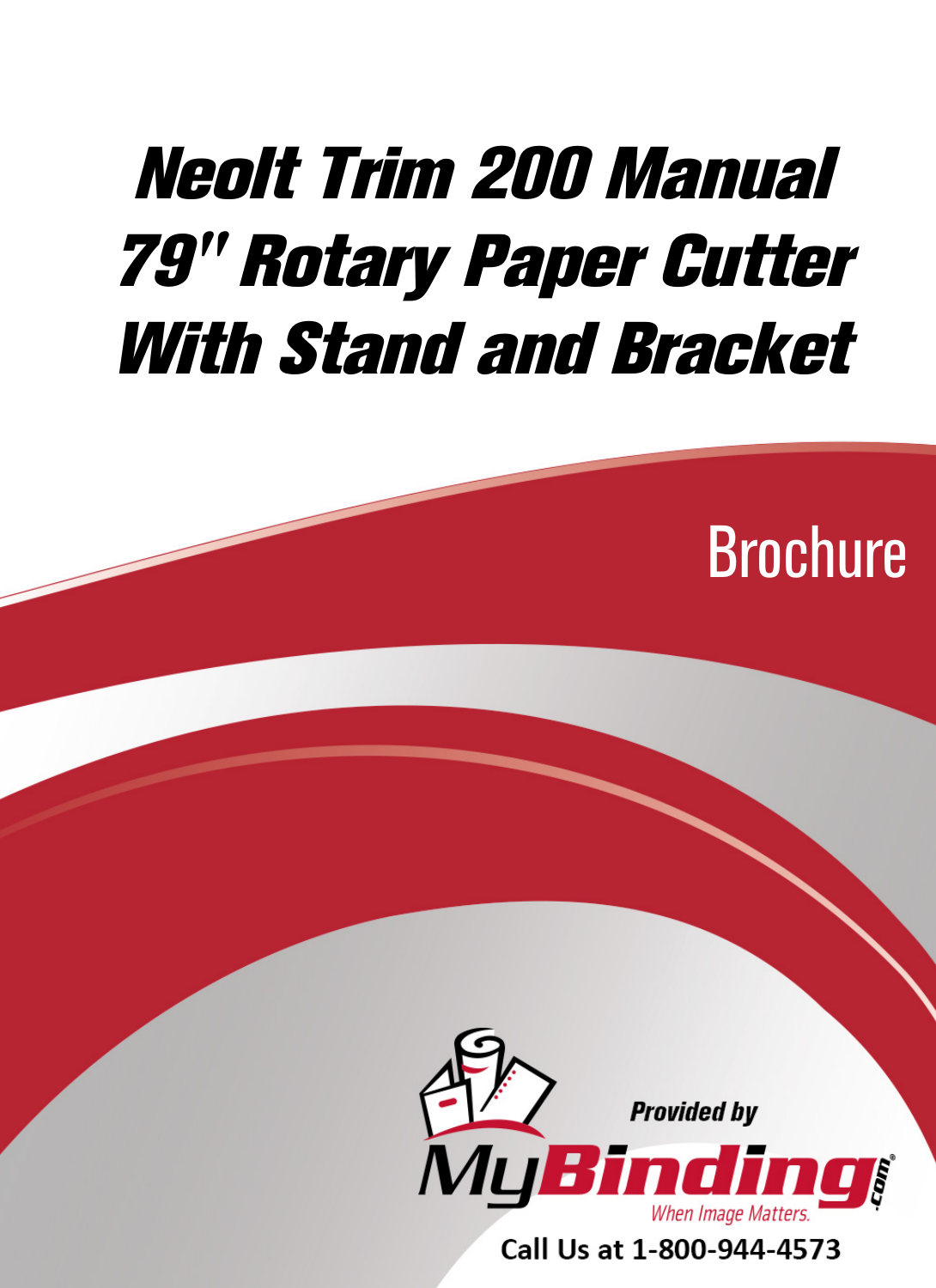





## THE **RIGHT CUT** FOR PRINTERS, PHOTOLABS AND SERVICE CENTERS